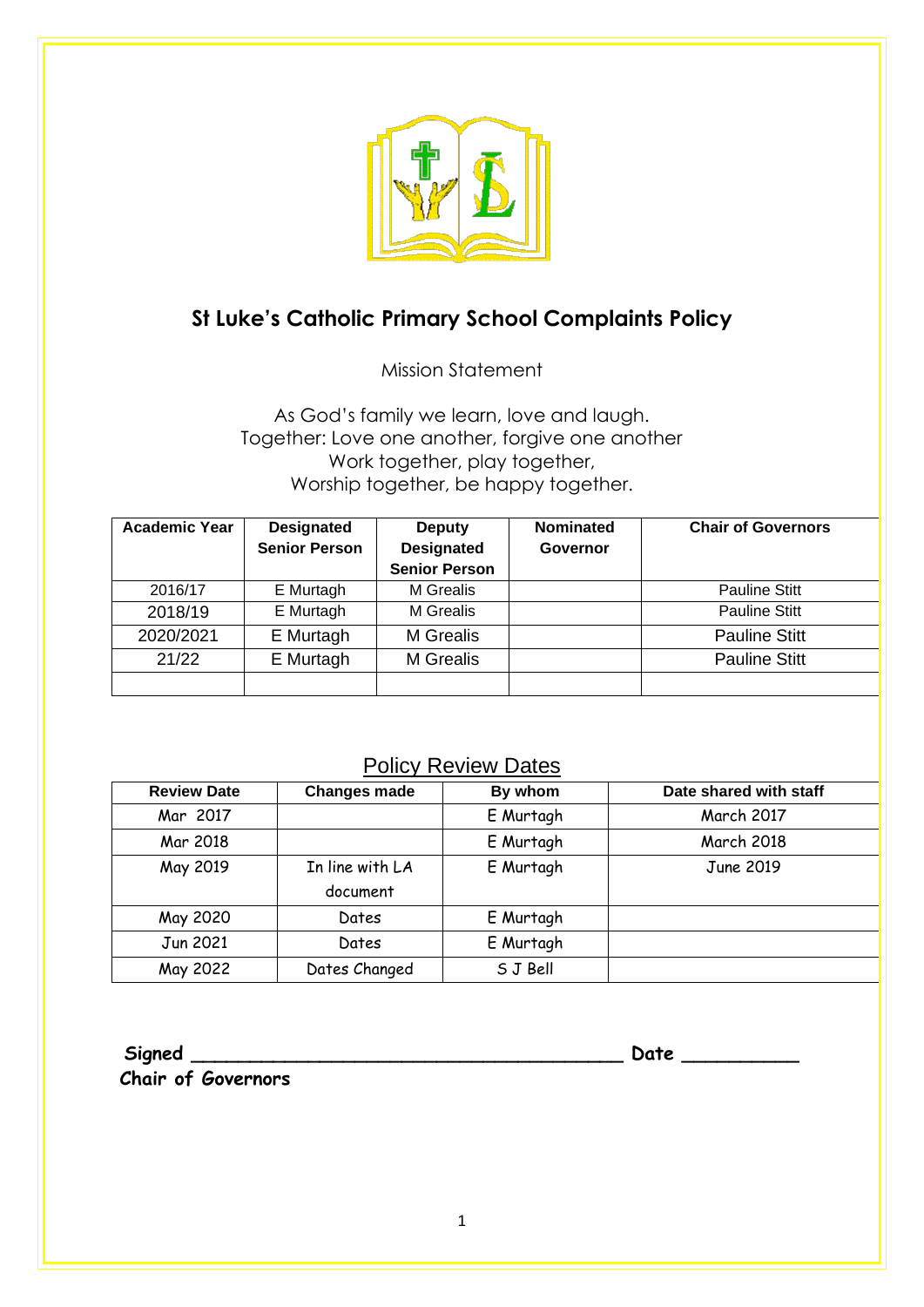## **ST LUKE'S CATHOLIC PRIMARY SCHOOL COMPLAINTS POLICY**

Mission Statement

As God's family we learn, love and laugh. Together: Love one another, forgive one another Work together, play together, Worship together, be happy together.

## **Introduction**

The school actively seeks to promote a harmonious environment and positive relationships amongst pupils, parents, staff and governors but acknowledges that there may be occasions where individuals may wish to communicate their dissatisfaction about any aspect of the school, be it activities, lessons, facilities or another person. It is anticipated that most such occasions shall result in a dialogue between the dissatisfied party and a member of staff or the Head teacher and that such dialogue shall reach a mutually satisfactory conclusion and resolution of the matter. However, we recognise that not all instances shall be so resolved. On occasions where dialogue does not reach a mutually satisfactory conclusion, the individual concerned may wish to access a process through which such a criticism may be considered and addressed. This complaints policy and the accompanying procedure provide the framework within which any person may raise a criticism related to any aspect of the school and have confidence that it will be considered seriously and dealt with appropriately, regardless of the nature of the complaint.

## **Vision**

To provide a happy, secure environment with Christ at the centre of all we do, enabling all children to fulfil their potential in academic, social, spiritual, moral, emotional and creative ways and so prepare them for life's journey.

#### **RATIONALE**

Under Section 29 of the [Education Act 2002,](http://www.legislation.gov.uk/ukpga/2002/32/contents) Governing Bodies of all maintained schools in England have been required to have in place a procedure to deal with complaints relating to the school. The law also requires the procedure to be publicised.

There is a difference between a concern and a complaint; taking informal concerns seriously at the earliest stage will reduce the number that develop into formal complaints. The formal procedures will need to be invoked only when initial attempts to resolve the issue are unsuccessful and the person raising the concern remains dissatisfied and wishes to take the matter further.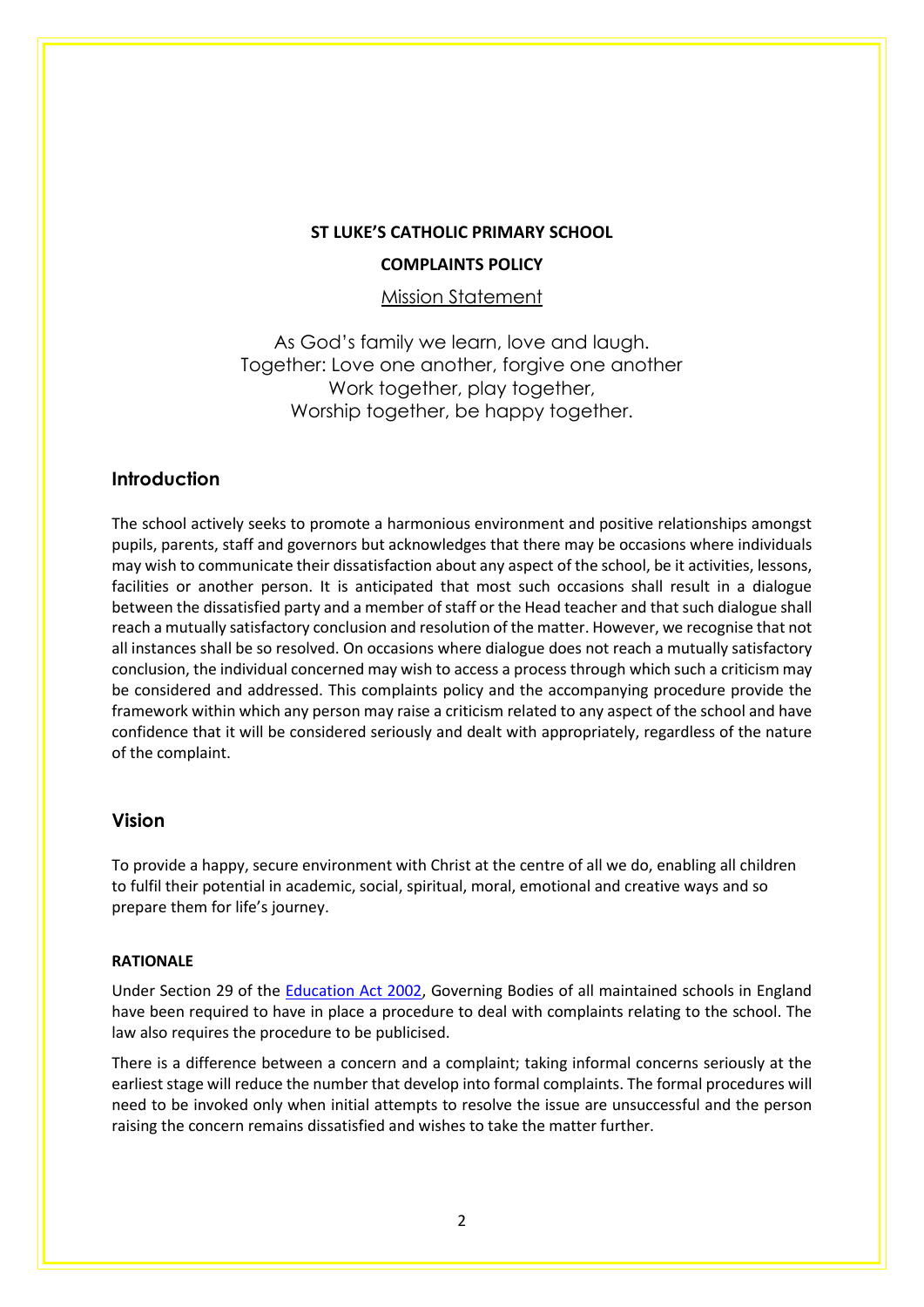#### **AIMS**

We will endeavour to be fair, open and honest when dealing with any complaint and will always put the interests of our children above all else. We will give careful consideration to all complaints and we aim to resolve any complaint through dialogue and mutual understanding.

Any person, including members of the general public, may make a complaint about any provision of facilities or services that a school provides, unless separate statutory procedures apply (such as exclusions or admissions)

Our complaints procedure will:

- encourage resolution of problems by **informal** means wherever possible;
- be easily **accessible** and **publicised;**
- be **simple** to understand and use;
- be **impartial and non-adversarial;**
- allow **swift** handling with established **time-limits** for action and keeping people informed of the progress;
- ensure a full and **fair** investigation by an independent person where necessary;
- respect **confidentiality;**
- address all the points at issue and provide an **effective** response and **appropriate**  redress;
- provide **information** to the school's senior management team and governors so that services can be improved.

#### **GUIDELINES**

## **All complaints shall be considered whether made for example in writing, by email or, in person or by telephone.**

#### **For a general complaint:**

#### **Step 1**

If a parent is concerned about anything to do with the education or support that we are providing at our school, they should, in the first instance, discuss the matter with their child's class teacher; most matters of concern can be resolved positively in this way. All teachers work very hard to ensure that each child is happy at school, and is making good progress; they naturally want to know if there is a problem, so that they can take action before it seriously affects the child's progress.

#### **Step 2**

Where a parent feels that a situation has not been resolved through contact with the class teacher, or that their concern is of a sufficiently serious nature, they should make an appointment to discuss it with the head teacher. The head teacher will consider all matters of concern very seriously and investigate each case thoroughly. Most complaints would normally be resolved at this stage.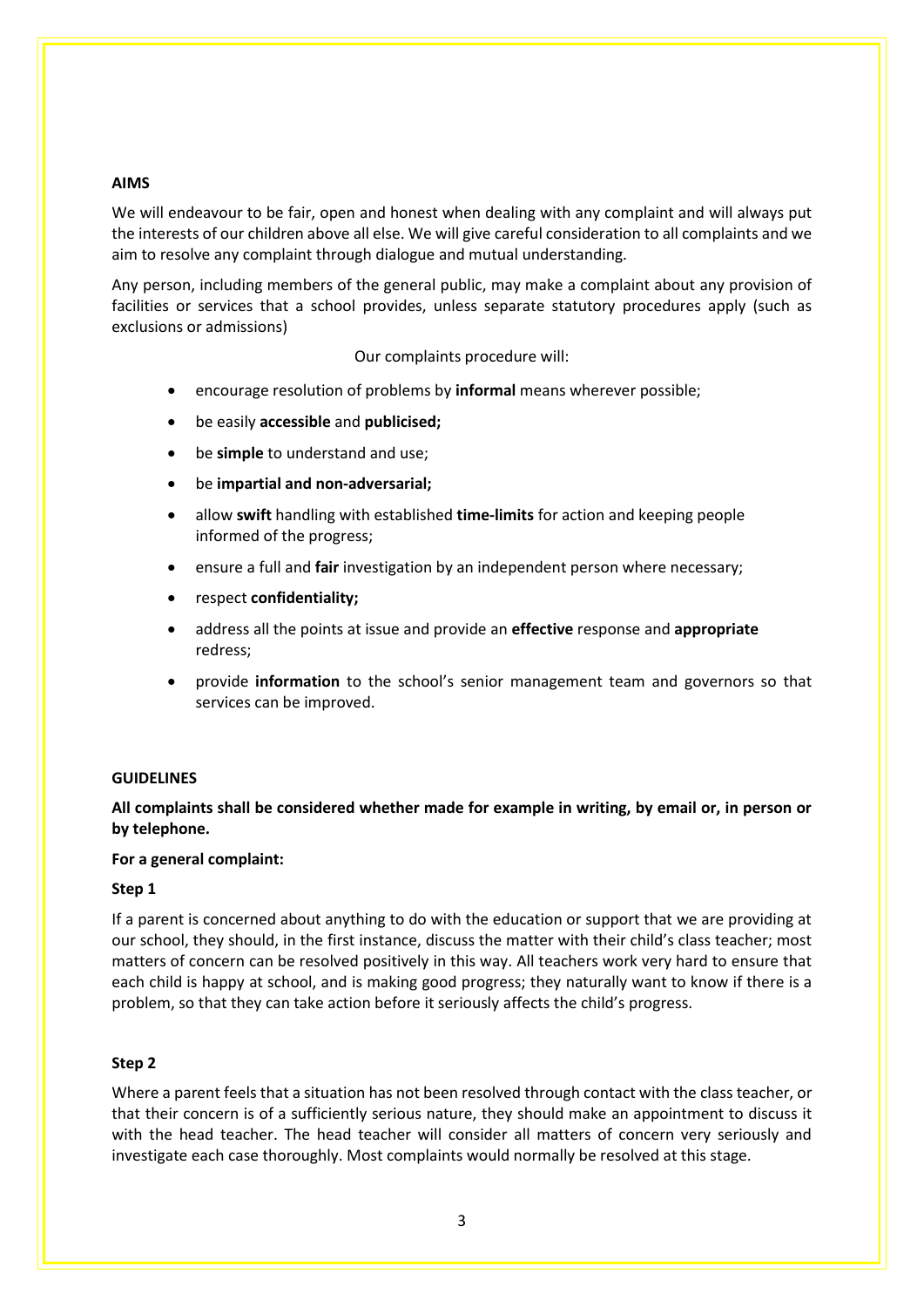#### **Step 3**

Only when an informal complaint fails to be resolved by the head teacher should a formal complaint be made to the governing body. Complaints should be made using the appropriate Complaints Procedure Form stating the nature of the complaint, who has been spoken to already and the preferred outcome. The parent should send the Complaints Procedure Form to the chair of governors via the school office.

#### **For a complaint about the head teacher:**

#### **Step 1**

If a parent is concerned about anything to do with the behaviour, leadership or management of the head teacher, they should, in the first instance, discuss the matter with the head teacher; most matters of concern can be resolved positively in this way. **Step 2** 

Where a parent feels that a situation has not been resolved through contact with the head teacher, or that their concern is of a sufficiently serious nature, they should make an appointment to discuss it with the chair of the governing body. The chair will consider all matters of concern very seriously and investigate each case thoroughly. Most complaints would normally be resolved at this stage. **Step 3** 

Only when an informal complaint fails to be resolved by the chair should a formal complaint be made to the governing body. Complaints should be made using the appropriate Complaints Procedure Form stating the nature of the complaint, who has been spoken to already and the preferred outcome. The parent should send the Complaints Procedure Form to the governing body via the clerk to the governors ( schoolgovernance@edsential.co.uk).

#### **For a complaint about a school governor:**

Any complaint made against the Chair of Governors or another member of the Governing Body should be made in writing to the clerk to the Governing Body. Where a complaint is against the chair of governors or another governor, the complaint will move straight to step 3 of the procedure.

#### **Governing body complaints committee**

The governing body must consider all written complaints **within 21 school working days** of receipt. The chair of governors will nominate a governor to co-ordinate the procedure and will appoint a **complaints panel** consisting of 3 governors who are not employees of the school. The nominated coordinator will chair the complaints panel.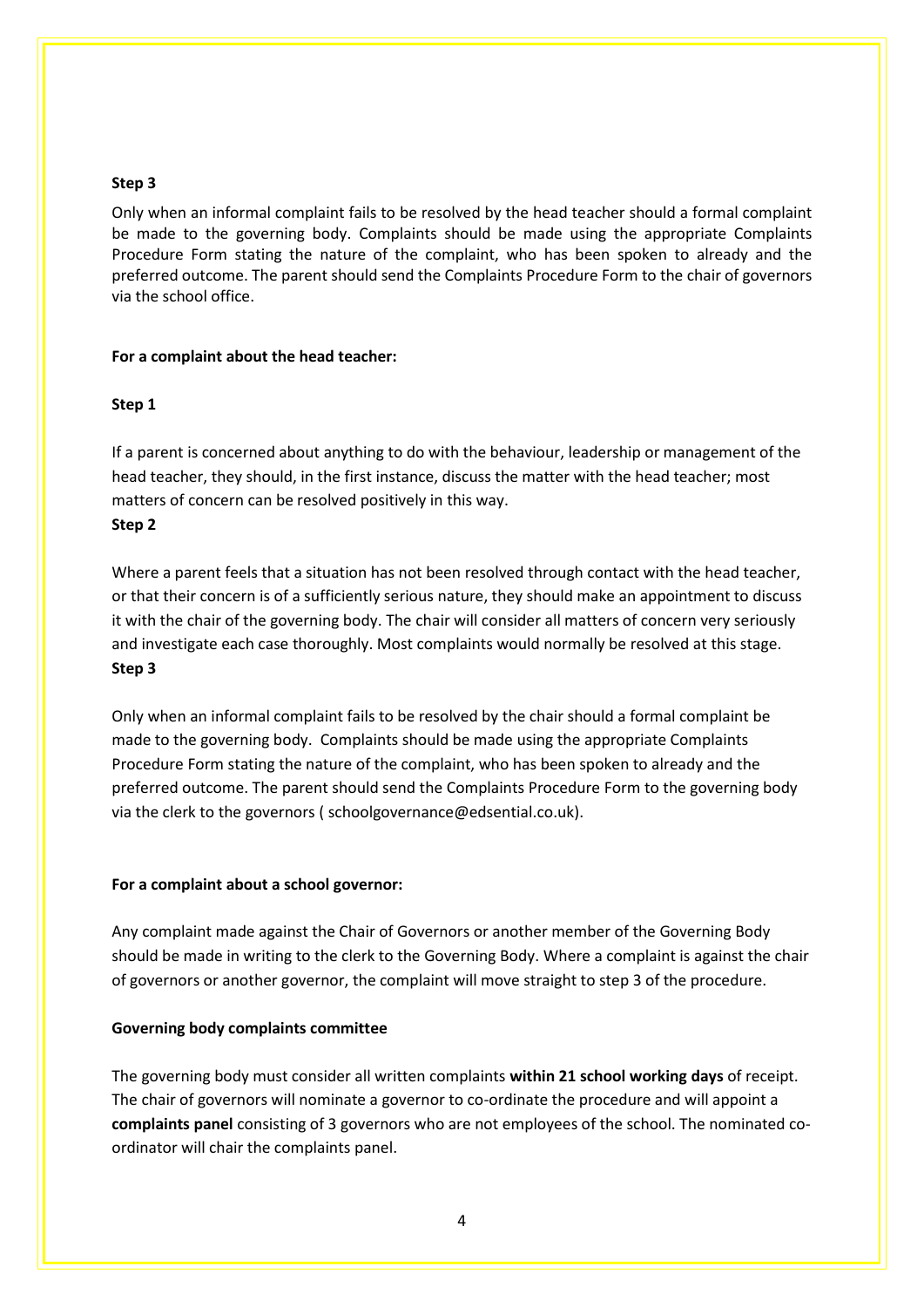The co-ordinator will arrange a meeting of the complaints panel to discuss the complaint and will invite the person making it to attend the meeting so that they can explain the complaint in more detail. The school will give the complainant at least five days' notice of the meeting. If the complainant cannot attend the suggested date, a further date will without the complainant present. The head teacher will write a report addressing the complaint and ensure that the complaints panel members and the complainant receive a copy 4 days before the meeting. (If it is a complaint about the head teacher, the Chair of Governors will write the report).

The complainant is invited to write a report addressing the issue and must ensure that the complaints panel members and the head teacher (or Chair of Governors) receives a copy 2 days before the meeting. Other written evidence will be not be accepted at the meeting, except in exceptional circumstances.

### **Check list for a panel hearing**

The panel must take the following points into account:

- the hearing is as informal as possible;
- after introductions, the complainant is invited to explain their complaint (with the support of parent partnership or other advocate if required);
- the panel members and head teacher (or Chair of Governors) may ask questions;
- the head teacher (or Chair of Governors) is then invited to explain the school's actions (with support of DHT, SENCo or other supporter if required);
- the panel members or complainant may ask questions;;
- the complainant is then invited to sum up their complaint;
- the head teacher (or Chair of Governors) is then invited to sum up the school's actions and response to the complaint;
- the chair of the panel explains that both parties will hear from the panel within 3 working days;
- both parties leave the meeting while the panel decides on the issues.

When the panel has fully investigated the complaint, the chair of the panel, on behalf of the governing body, will write to the complainant confirming the outcome of the complaint and any agreed action to be taken.

The panel can:

- dismiss the complaint in whole or in part;
- uphold the complaint in whole or in part;
- decide on appropriate action to be taken to resolve the complaint;
- recommend changes to the school's systems or procedures to ensure that problems of a similar nature do not recur.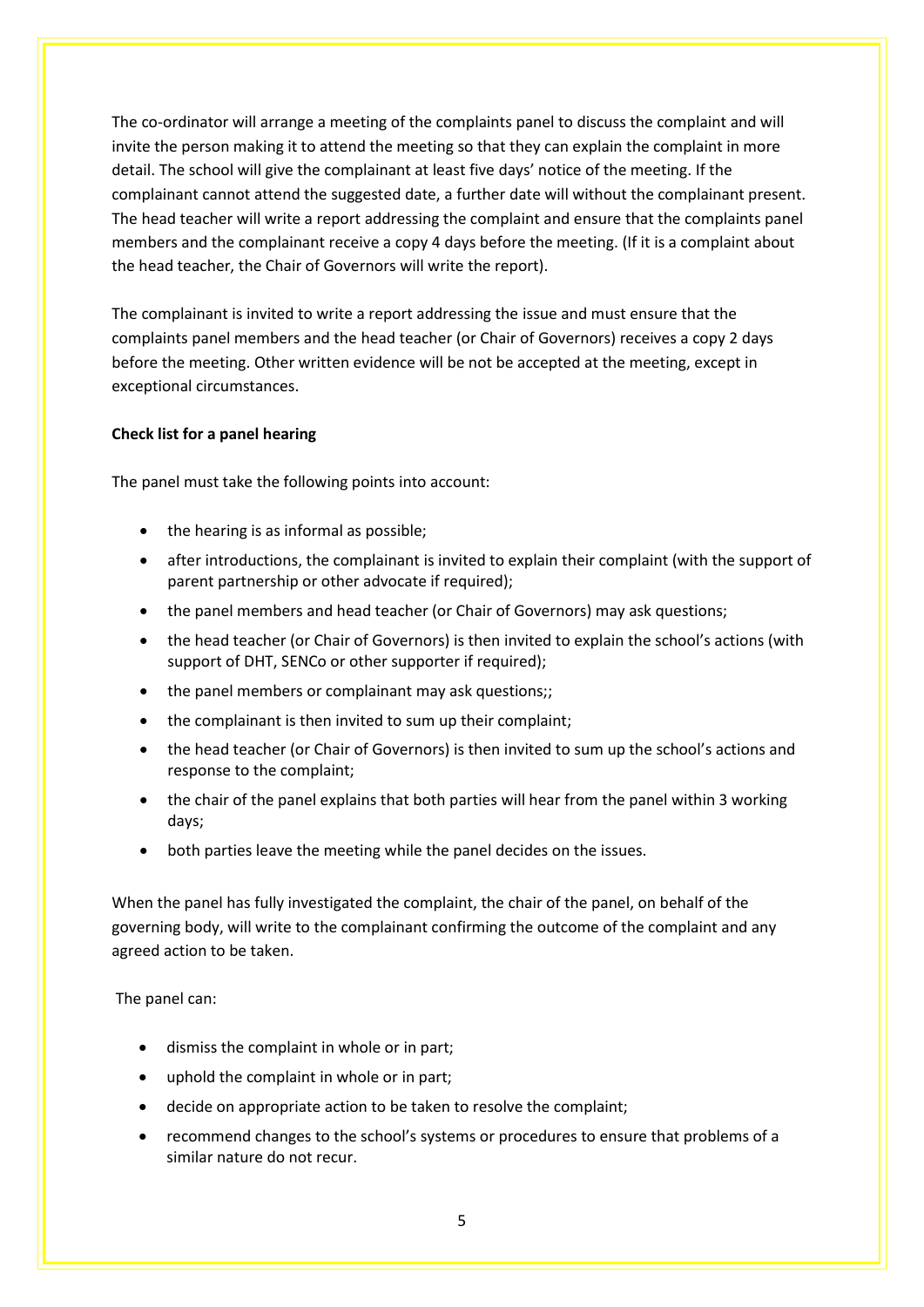#### **Investigating Complaints**

At each stage, the person investigating the complaint should make sure that they:

- establish **what** has happened so far, and **who** has been involved;
- clarify the nature of the complaint and what remains unresolved;
- meet with the complainant or contact them;
- clarify what the complainant feels would put things right;
- interview those involved in the matter and/or those complained of, allowing them to be accompanied if they wish;
- conduct the interview with an open mind and be prepared to persist in the questioning;
- keep notes of the interview.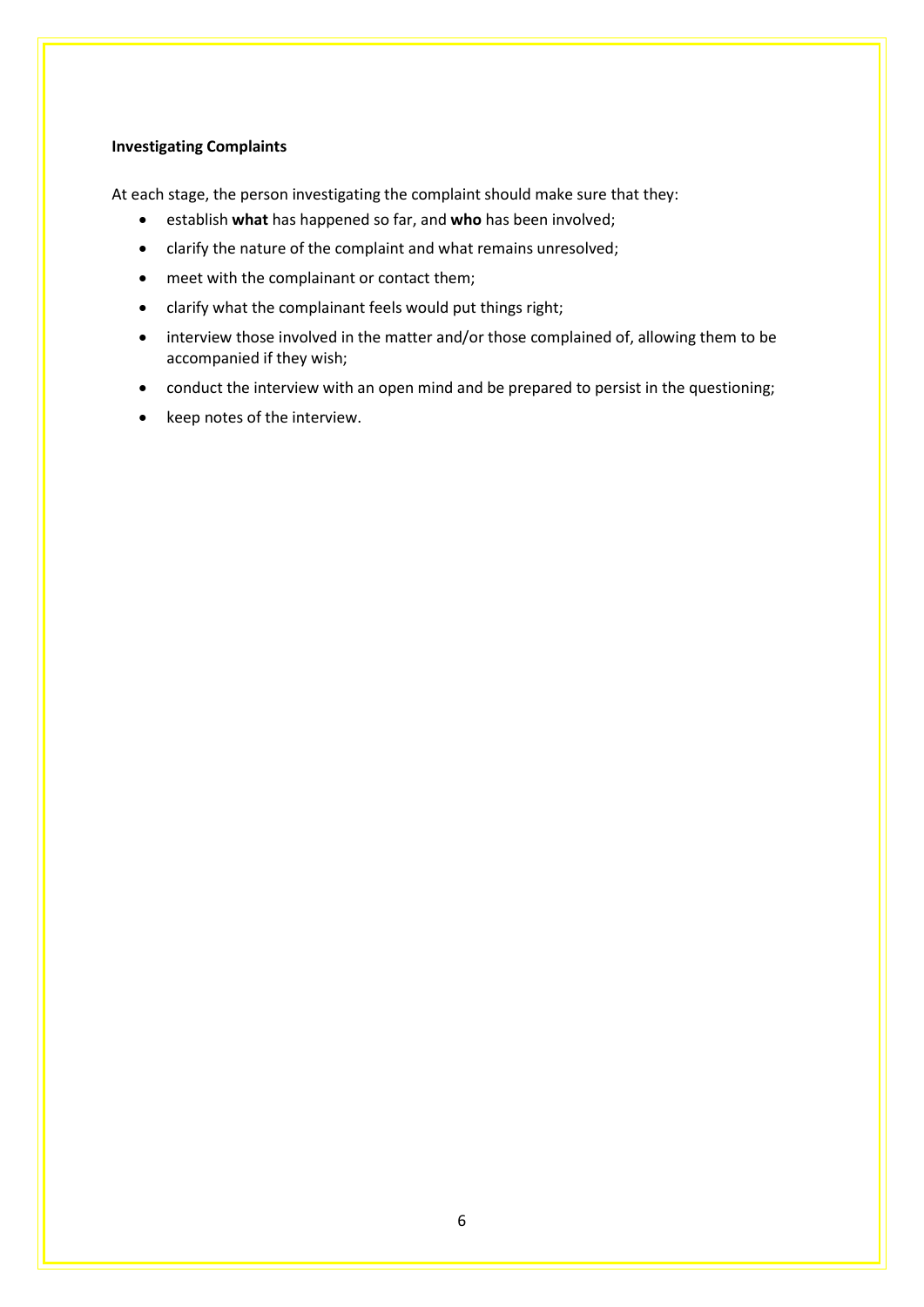## **Matters Outside the Scope of a Complaints Procedure**

The **exceptions** listed below, for which there are separate (statutory) procedures, will not be dealt with via the school complaints procedure:

| Exception                                                                                                                                                                                                            | Who to Contact                                                                                                                                                                                                                                                                                                                                                                                                       |  |  |
|----------------------------------------------------------------------------------------------------------------------------------------------------------------------------------------------------------------------|----------------------------------------------------------------------------------------------------------------------------------------------------------------------------------------------------------------------------------------------------------------------------------------------------------------------------------------------------------------------------------------------------------------------|--|--|
| Admissions to schools<br>$\bullet$<br><b>Statutory assessments of Special</b><br><b>Educational Needs (SEN)</b><br>School re-organisation proposals<br>Matters likely to require a Child<br>Protection Investigation | Concerns should be raised direct with local<br>authorities (LA). For school admissions, it will<br>depend on who is the admission authority<br>(either the school or the LA). Complaints about<br>admission appeals for maintained schools are<br>dealt with by the Local Government<br>Ombudsman.                                                                                                                   |  |  |
| Exclusion of children from school                                                                                                                                                                                    | Further information about raising concerns<br>about exclusion can be found at:<br>www.gov.uk/school-discipline-<br>exclusions/exclusions                                                                                                                                                                                                                                                                             |  |  |
| Whistleblowing                                                                                                                                                                                                       | Schools have an internal whistleblowing<br>procedure for their employees and voluntary<br>staff. Other concerns can be raised direct with<br>Ofsted by telephone on: 0300 123 3155, via<br>email at: whistleblowing@ofsted.gov.uk or by<br>writing to: WBHL, Ofsted Piccadilly Gate Store<br>Street Manchester M1 2WD. The Department<br>for Education is also a prescribed body for<br>whistleblowing in education. |  |  |
| Staff grievances and disciplinary<br>procedures                                                                                                                                                                      | These matters will invoke the school's internal<br>grievance procedures. Complainants will not be<br>informed of the outcome of any investigation.                                                                                                                                                                                                                                                                   |  |  |
| Complaints about services provided<br>$\bullet$<br>by other providers who may use<br>school premises or facilities.                                                                                                  | Providers should have their own complaints<br>procedure to deal with complaints about                                                                                                                                                                                                                                                                                                                                |  |  |

**Resolving Complaints**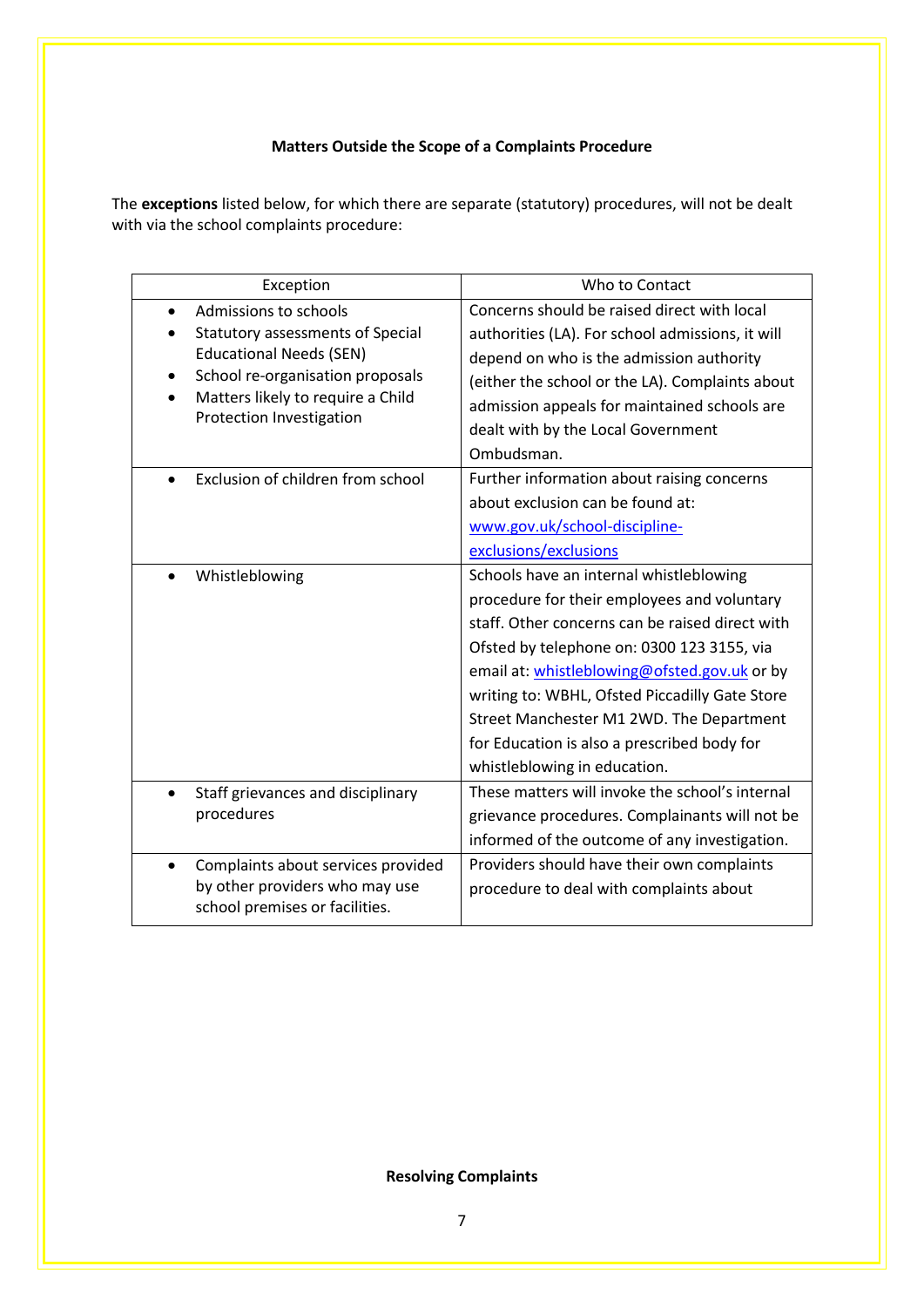At each stage in the procedure we will look for a way in which a complaint can be resolved. It might be sufficient to acknowledge that the complaint is valid in whole or in part. In addition, it may be appropriate to offer one or more of the following:

- an apology;
- an explanation;
- an admission that the situation could have been handled differently or better;
- an assurance that the event complained of will not recur;
- an explanation of the steps that have been taken to ensure that it will not happen again;
- an undertaking to review school policies in light of the complaint.

It should be noted that an admission that the school could have handled the situation better is not the same as an admission of negligence.

If you believe that the Governing Body has acted unreasonably, you can complain in writing to the Secretary of State for Education.

#### **Unresolved complaints**

From 1 August 2012 complaints about maintained schools not resolved by the school that would have been considered by the Local Government Ombudsman or the LA should be addressed to the Secretary of State for Education.

Further information can be obtained by calling the National Helpline on 0370 000 2288 or going online at[: www.education.gov.uk/help/contactus](http://www.education.gov.uk/help/contactus) or by writing to:

Department for Education School Complaints Unit 2nd Floor, Piccadilly Gate Store Street Manchester M1 2WD **Policy agreed: 17th May 2022 by FGB** 

**Policy to be reviewed: May 2023**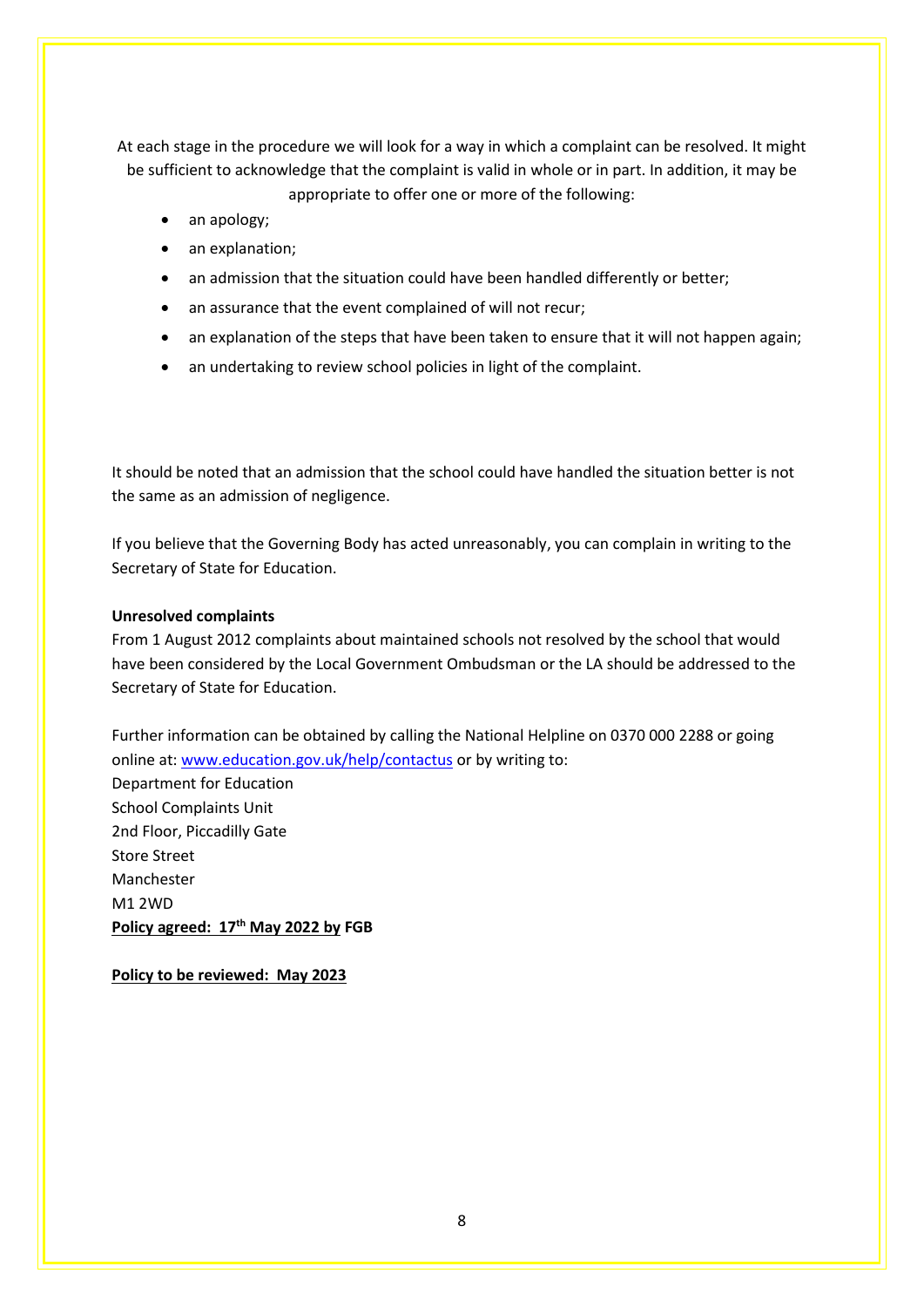

# **St Luke's Catholic Primary School**

## **Complaints Form**

**Section 1 – to be completed by complainant**

| Your name:                             |
|----------------------------------------|
|                                        |
|                                        |
|                                        |
| Pupil's name:                          |
|                                        |
| Your relationship to the pupil:        |
|                                        |
|                                        |
| <b>Address:</b>                        |
|                                        |
|                                        |
|                                        |
|                                        |
| Postcode:                              |
| Day time telephone number:             |
| <b>Evening telephone number:</b>       |
|                                        |
|                                        |
| Please give details of your complaint. |
|                                        |
|                                        |
|                                        |
|                                        |
|                                        |
|                                        |
|                                        |
|                                        |
|                                        |
|                                        |
|                                        |
|                                        |
|                                        |
|                                        |
|                                        |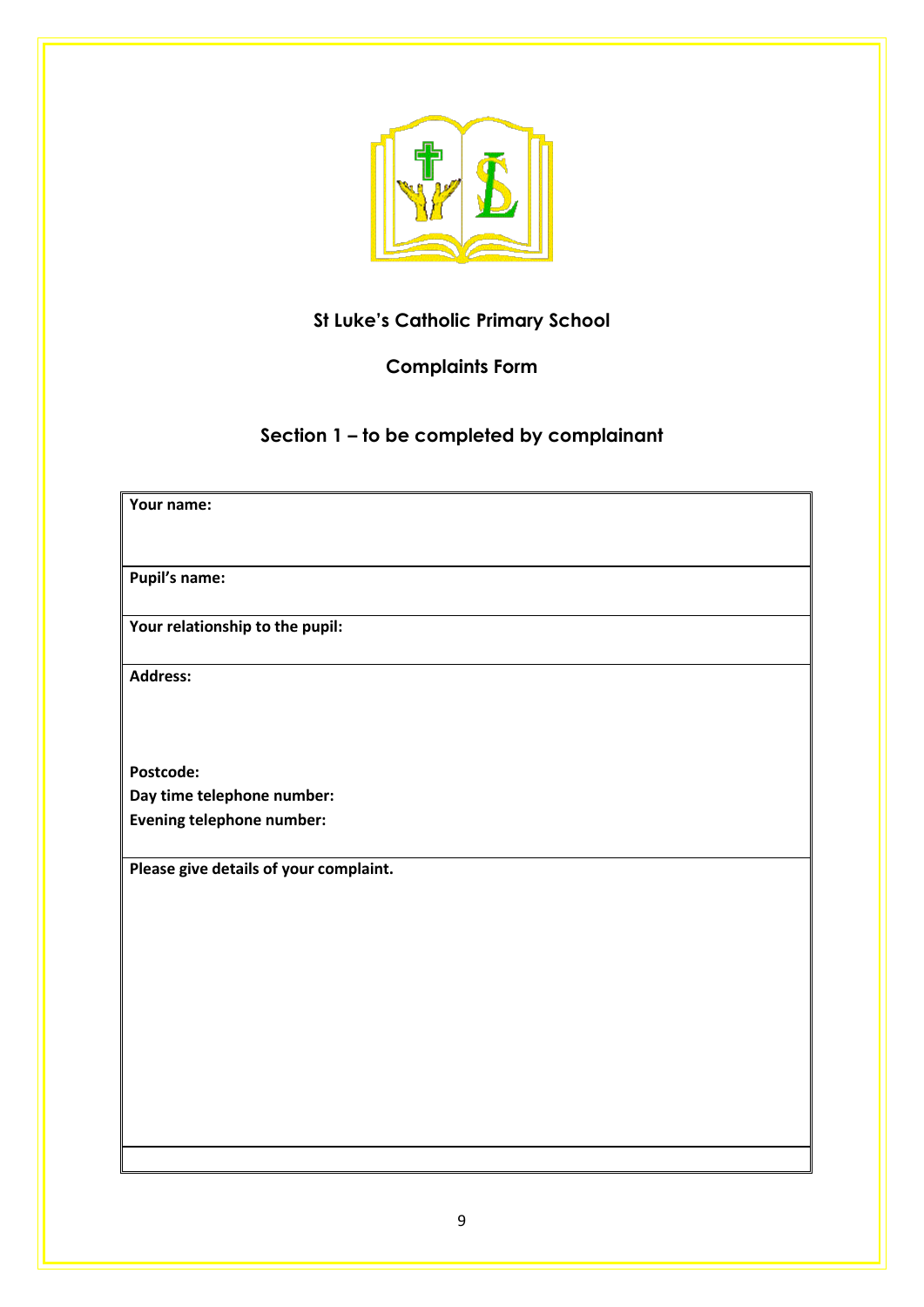| What action, if any, have you already taken to try and resolve your complaint. |
|--------------------------------------------------------------------------------|
| (Who did you speak to and what was the response)?                              |

**What actions do you feel might resolve the problem at this stage?**

**Are you attaching any paperwork? If so, please give details.**